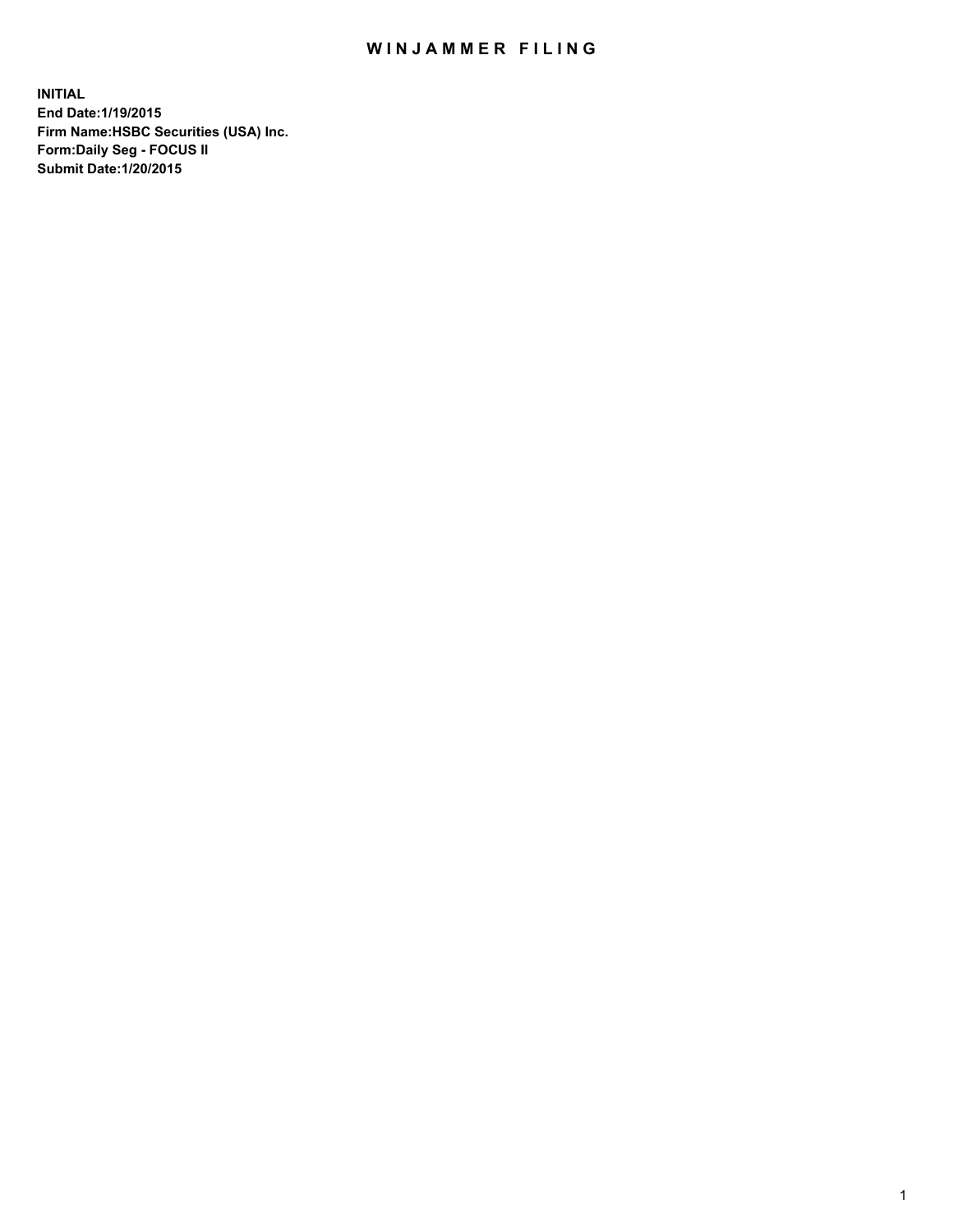## **INITIAL End Date:1/19/2015 Firm Name:HSBC Securities (USA) Inc. Form:Daily Seg - FOCUS II Submit Date:1/20/2015 Daily Segregation - Cover Page**

| Name of Company<br><b>Contact Name</b><br><b>Contact Phone Number</b><br><b>Contact Email Address</b>                                                                                                                                                                                                                          | <b>HSBC Securities (USA) Inc.</b><br><b>Steven Richardson</b><br>212-525-6445<br>steven.richardson@us.hsbc.com |
|--------------------------------------------------------------------------------------------------------------------------------------------------------------------------------------------------------------------------------------------------------------------------------------------------------------------------------|----------------------------------------------------------------------------------------------------------------|
| FCM's Customer Segregated Funds Residual Interest Target (choose one):<br>a. Minimum dollar amount: ; or<br>b. Minimum percentage of customer segregated funds required:%; or<br>c. Dollar amount range between: and; or<br>d. Percentage range of customer segregated funds required between: % and %.                        | 50,000,000<br>0 <sub>0</sub><br>0 <sub>0</sub>                                                                 |
| FCM's Customer Secured Amount Funds Residual Interest Target (choose one):<br>a. Minimum dollar amount: ; or<br>b. Minimum percentage of customer secured funds required:%; or<br>c. Dollar amount range between: and; or<br>d. Percentage range of customer secured funds required between:% and%.                            | 10,000,000<br><u>0</u><br>0 <sub>0</sub><br>0 <sub>0</sub>                                                     |
| FCM's Cleared Swaps Customer Collateral Residual Interest Target (choose one):<br>a. Minimum dollar amount: ; or<br>b. Minimum percentage of cleared swaps customer collateral required:% ; or<br>c. Dollar amount range between: and; or<br>d. Percentage range of cleared swaps customer collateral required between:% and%. | 30,000,000<br>00<br><u>00</u>                                                                                  |

Attach supporting documents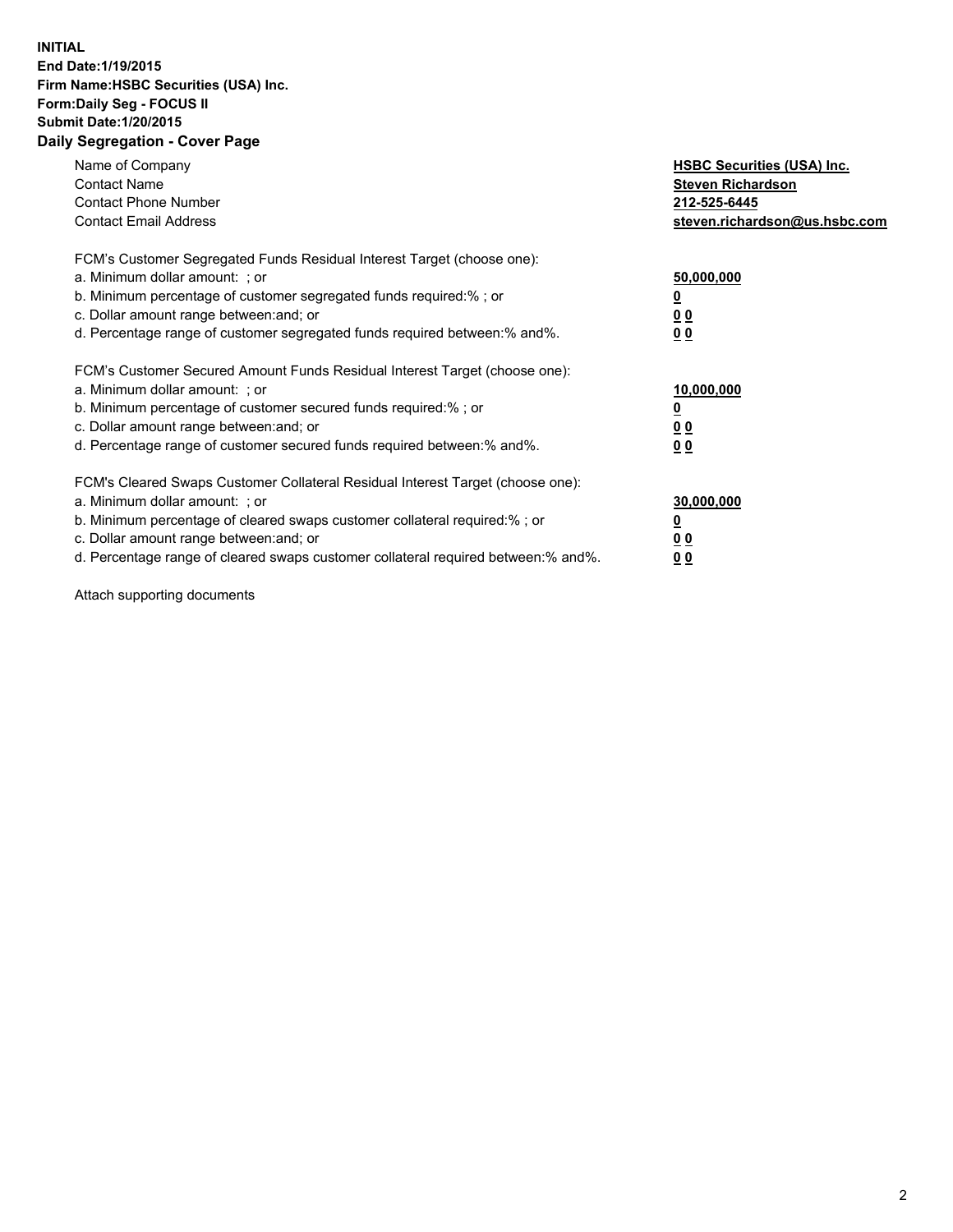**INITIAL End Date:1/19/2015 Firm Name:HSBC Securities (USA) Inc. Form:Daily Seg - FOCUS II Submit Date:1/20/2015 Daily Segregation - Secured Amounts** Foreign Futures and Foreign Options Secured Amounts Amount required to be set aside pursuant to law, rule or regulation of a foreign government or a rule of a self-regulatory organization authorized thereunder 1. Net ledger balance - Foreign Futures and Foreign Option Trading - All Customers A. Cash **80,395,266** [7315] B. Securities (at market) **33,432,327** [7317]

- 2. Net unrealized profit (loss) in open futures contracts traded on a foreign board of trade **18,816,248** [7325]
- 3. Exchange traded options
	- a. Market value of open option contracts purchased on a foreign board of trade **0** [7335]
	- b. Market value of open contracts granted (sold) on a foreign board of trade **0** [7337]
- 4. Net equity (deficit) (add lines 1. 2. and 3.) **132,643,841** [7345]
- 5. Account liquidating to a deficit and account with a debit balances gross amount **887,935** [7351] Less: amount offset by customer owned securities **-753,220** [7352] **134,715** [7354]
- 6. Amount required to be set aside as the secured amount Net Liquidating Equity Method (add lines 4 and 5)
- 7. Greater of amount required to be set aside pursuant to foreign jurisdiction (above) or line 6.

## FUNDS DEPOSITED IN SEPARATE REGULATION 30.7 ACCOUNTS

- 1. Cash in banks
	- A. Banks located in the United States **24,249,639** [7500]
	- B. Other banks qualified under Regulation 30.7 **0** [7520] **24,249,639** [7530]
- 2. Securities
	- A. In safekeeping with banks located in the United States **78,432,327** [7540]
	- B. In safekeeping with other banks qualified under Regulation 30.7 **0** [7560] **78,432,327** [7570]
- 3. Equities with registered futures commission merchants
	-
	- B. Securities **0** [7590]
	- C. Unrealized gain (loss) on open futures contracts **0** [7600]
	- D. Value of long option contracts **0** [7610]
	- E. Value of short option contracts **0** [7615] **0** [7620]
- 4. Amounts held by clearing organizations of foreign boards of trade
	-
	-
	- C. Amount due to (from) clearing organization daily variation **0** [7660]
	- D. Value of long option contracts **0** [7670]
	- E. Value of short option contracts **0** [7675] **0** [7680]
- 5. Amounts held by members of foreign boards of trade
	-
	-
	- C. Unrealized gain (loss) on open futures contracts **18,816,248** [7720]
	- D. Value of long option contracts **0** [7730]
	- E. Value of short option contracts **0** [7735] **75,374,827** [7740]
- 6. Amounts with other depositories designated by a foreign board of trade **0** [7760]
- 7. Segregated funds on hand **0** [7765]
- 8. Total funds in separate section 30.7 accounts **178,056,793** [7770]
- 9. Excess (deficiency) Set Aside for Secured Amount (subtract line 7 Secured Statement Page 1 from Line 8)
- 10. Management Target Amount for Excess funds in separate section 30.7 accounts **28,702,634** [7780]
- 11. Excess (deficiency) funds in separate 30.7 accounts over (under) Management Target **16,575,603** [7785]
- 
- **132,778,556** [7355]
- **132,778,556** [7360]

**0** [7305]

- 
- 
- A. Cash **0** [7580]
- A. Cash **0** [7640] B. Securities **0** [7650]
	-
- A. Cash **56,558,579** [7700] B. Securities **0** [7710] **45,278,237** [7380]
	-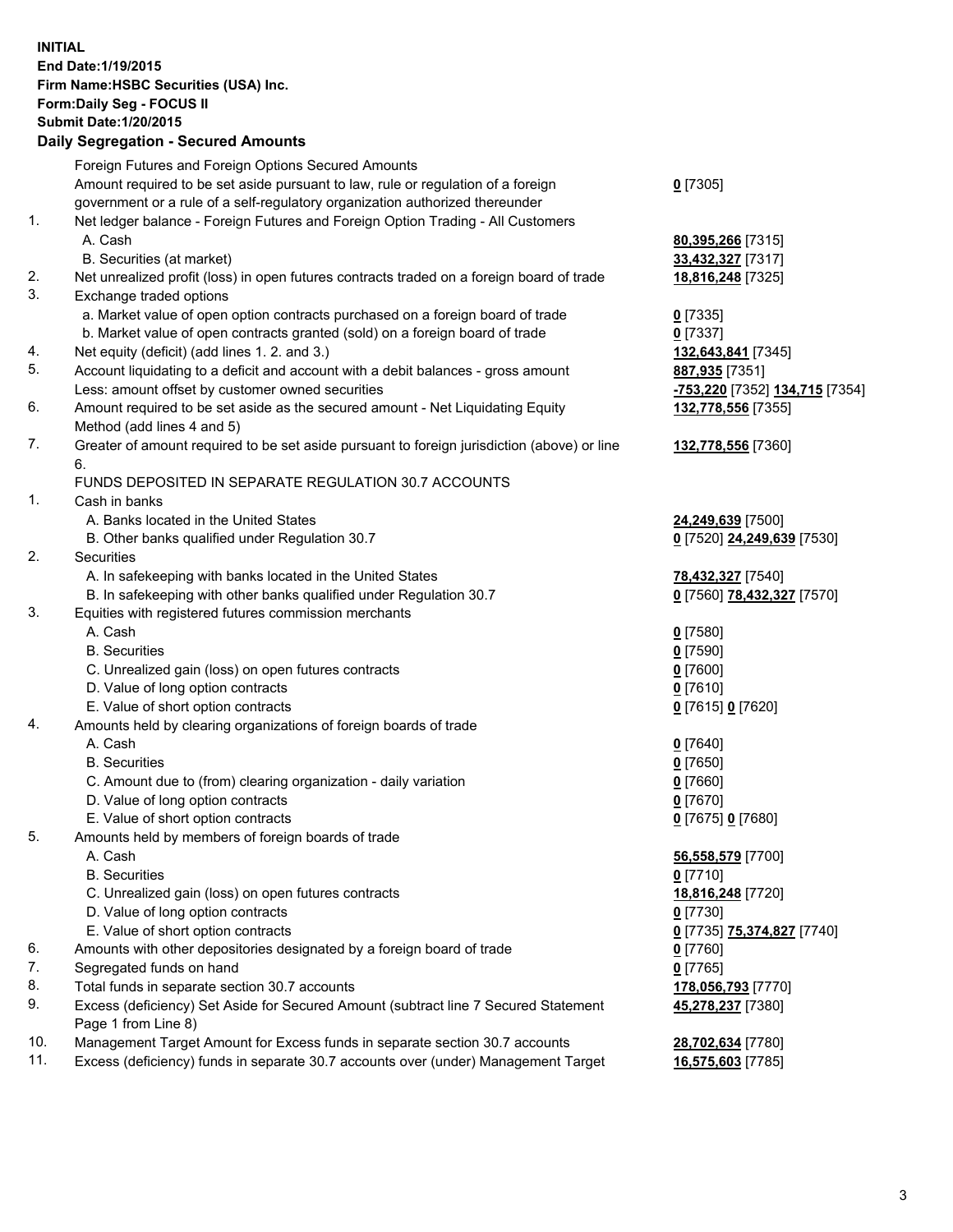| <b>INITIAL</b>                            |                                                                                                |                               |  |  |
|-------------------------------------------|------------------------------------------------------------------------------------------------|-------------------------------|--|--|
| End Date: 1/19/2015                       |                                                                                                |                               |  |  |
| Firm Name: HSBC Securities (USA) Inc.     |                                                                                                |                               |  |  |
| Form: Daily Seg - FOCUS II                |                                                                                                |                               |  |  |
| <b>Submit Date: 1/20/2015</b>             |                                                                                                |                               |  |  |
| Daily Segregation - Segregation Statement |                                                                                                |                               |  |  |
|                                           | SEGREGATION REQUIREMENTS(Section 4d(2) of the CEAct)                                           |                               |  |  |
| 1.                                        | Net ledger balance                                                                             |                               |  |  |
|                                           | A. Cash                                                                                        | 527,410,821 [7010]            |  |  |
|                                           | B. Securities (at market)                                                                      | 587,863,398 [7020]            |  |  |
| 2.                                        | Net unrealized profit (loss) in open futures contracts traded on a contract market             | -63,591,087 [7030]            |  |  |
| 3.                                        | Exchange traded options                                                                        |                               |  |  |
|                                           | A. Add market value of open option contracts purchased on a contract market                    | 122,532,192 <sub>[7032]</sub> |  |  |
|                                           | B. Deduct market value of open option contracts granted (sold) on a contract market            | -12,904,990 [7033]            |  |  |
| 4.                                        | Net equity (deficit) (add lines 1, 2 and 3)                                                    | 1,161,310,334 [7040]          |  |  |
| 5.                                        | Accounts liquidating to a deficit and accounts with                                            |                               |  |  |
|                                           | debit balances - gross amount                                                                  | 4,448,470 [7045]              |  |  |
|                                           | Less: amount offset by customer securities                                                     | 4,447,984 [7047] 486 [7050]   |  |  |
| 6.                                        | Amount required to be segregated (add lines 4 and 5)                                           | 1,161,310,820 [7060]          |  |  |
|                                           | FUNDS IN SEGREGATED ACCOUNTS                                                                   |                               |  |  |
| 7.                                        | Deposited in segregated funds bank accounts                                                    |                               |  |  |
|                                           | A. Cash                                                                                        | 21,647,423 [7070]             |  |  |
|                                           | B. Securities representing investments of customers' funds (at market)                         | $0$ [7080]                    |  |  |
|                                           | C. Securities held for particular customers or option customers in lieu of cash (at            | 75,271,283 [7090]             |  |  |
|                                           | market)                                                                                        |                               |  |  |
| 8.                                        | Margins on deposit with derivatives clearing organizations of contract markets                 |                               |  |  |
|                                           | A. Cash                                                                                        | 240,879,129 [7100]            |  |  |
|                                           | B. Securities representing investments of customers' funds (at market)                         | 202,206,487 [7110]            |  |  |
|                                           | C. Securities held for particular customers or option customers in lieu of cash (at            | 512,592,115 [7120]            |  |  |
|                                           | market)                                                                                        |                               |  |  |
| 9.                                        | Net settlement from (to) derivatives clearing organizations of contract markets                | 78,737,279 [7130]             |  |  |
| 10.                                       | Exchange traded options                                                                        |                               |  |  |
|                                           | A. Value of open long option contracts                                                         | 122,532,192 [7132]            |  |  |
|                                           | B. Value of open short option contracts                                                        | -12,904,990 [7133]            |  |  |
| 11.                                       | Net equities with other FCMs                                                                   |                               |  |  |
|                                           | A. Net liquidating equity                                                                      | 21,244,965 [7140]             |  |  |
|                                           | B. Securities representing investments of customers' funds (at market)                         | 0 [7160]                      |  |  |
|                                           | C. Securities held for particular customers or option customers in lieu of cash (at<br>market) | $0$ [7170]                    |  |  |
| 12.                                       | Segregated funds on hand                                                                       | $0$ [7150]                    |  |  |
| 13.                                       | Total amount in segregation (add lines 7 through 12)                                           | 1,262,205,883 [7180]          |  |  |
| 14.                                       | Excess (deficiency) funds in segregation (subtract line 6 from line 13)                        | 100,895,063 [7190]            |  |  |
| 15.                                       | Management Target Amount for Excess funds in segregation                                       | 50,000,000 [7194]             |  |  |
| 16.                                       | Excess (deficiency) funds in segregation over (under) Management Target Amount                 | 50,895,063 [7198]             |  |  |

16. Excess (deficiency) funds in segregation over (under) Management Target Amount Excess